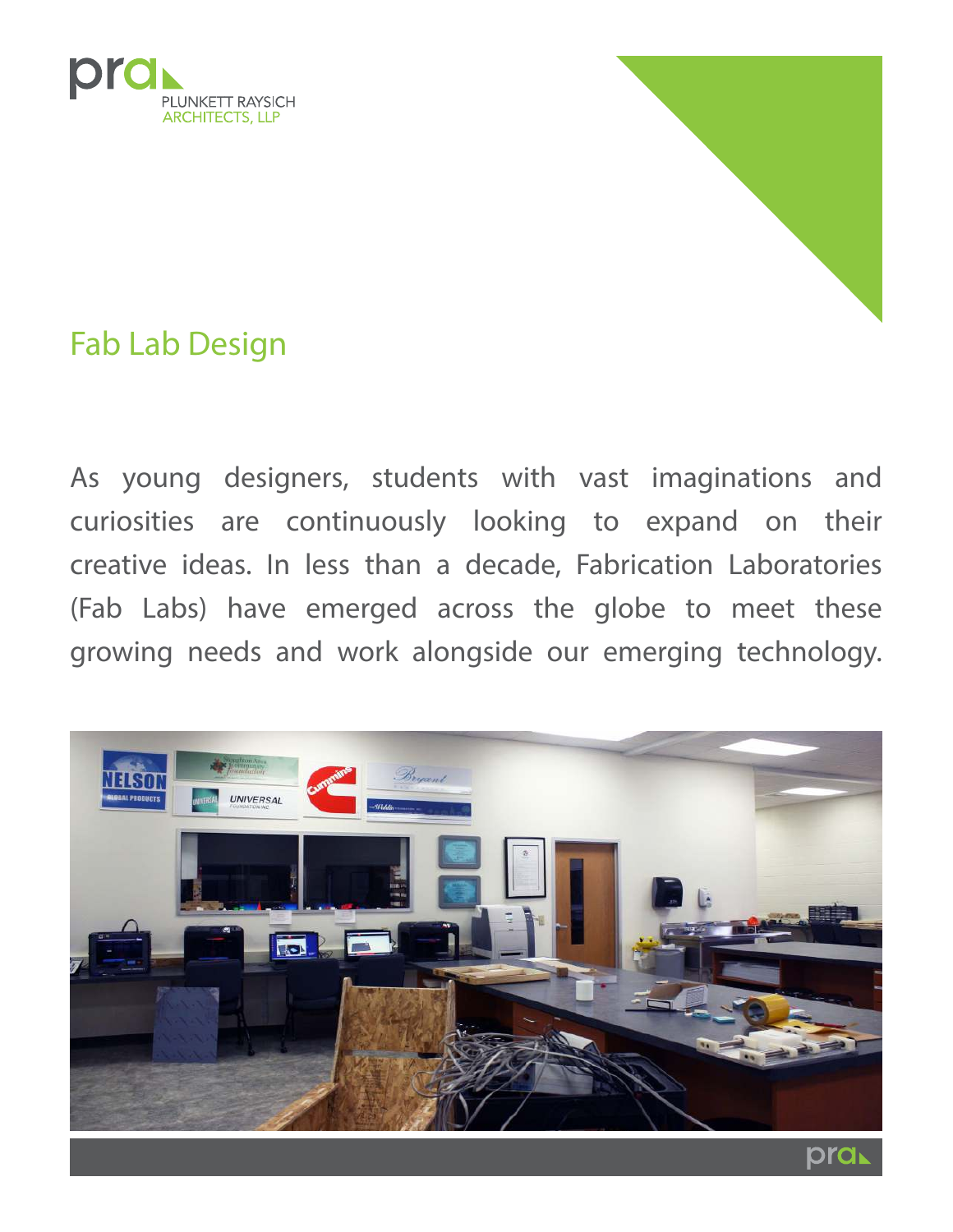# Fab Lab Design

## **MIT Fab Foundation**

Founded on February 9, 2009, the MIT Fab Foundation is a US non-profit (c) 3 organization established to promote and provide access to the technology and resources needed to create and invent new ideas and prototypes. Through access and education, the MIT Fab Foundation strives to "allow anyone to make (almost) anything, thereby creating opportunities to improve lives and livelihoods around the world."

## **Fab Lab Requirements**

Different from a standard laboratory, Fab Labs are defined by meeting the following essential requirements:

- Public access
- • Supporting and subscribing to The Fab Charter
- Common set of tools and processes
- • Interact globally within the Fab Lab network

## **Open to the Public**

Allowing public access to Fab Labs encourages the merging of digital skill sets between young adults with the inherent knowledge of older generations. Bringing together a community of designers provides not only education, but a means towards creative expression. In the US there are currently 85 Fab Labs, five of which are located in the state of Wisconsin.



#### **STEM Education**

Fab Labs bring excitement to the topics of Science, Technology, Engineering, and Mathematics (STEM), and give students exposure to real world applications of these subjects. Students are directed away from the typical classroom and brought into a laboratory full of design opportunity; introducing them to skills necessary for future career endeavors.

## **Architects To Design Fab Labs**

As planning specialists look to establish Fab Labs in their communities, layouts and design come into question. Architects, as innovators and designers, have intrinsic qualities built around understanding how to foster education and group interaction. Having experience with three-dimensional thinking and problem solving, architects are most fit for drafting suitable plans for a community of upcoming innovators.